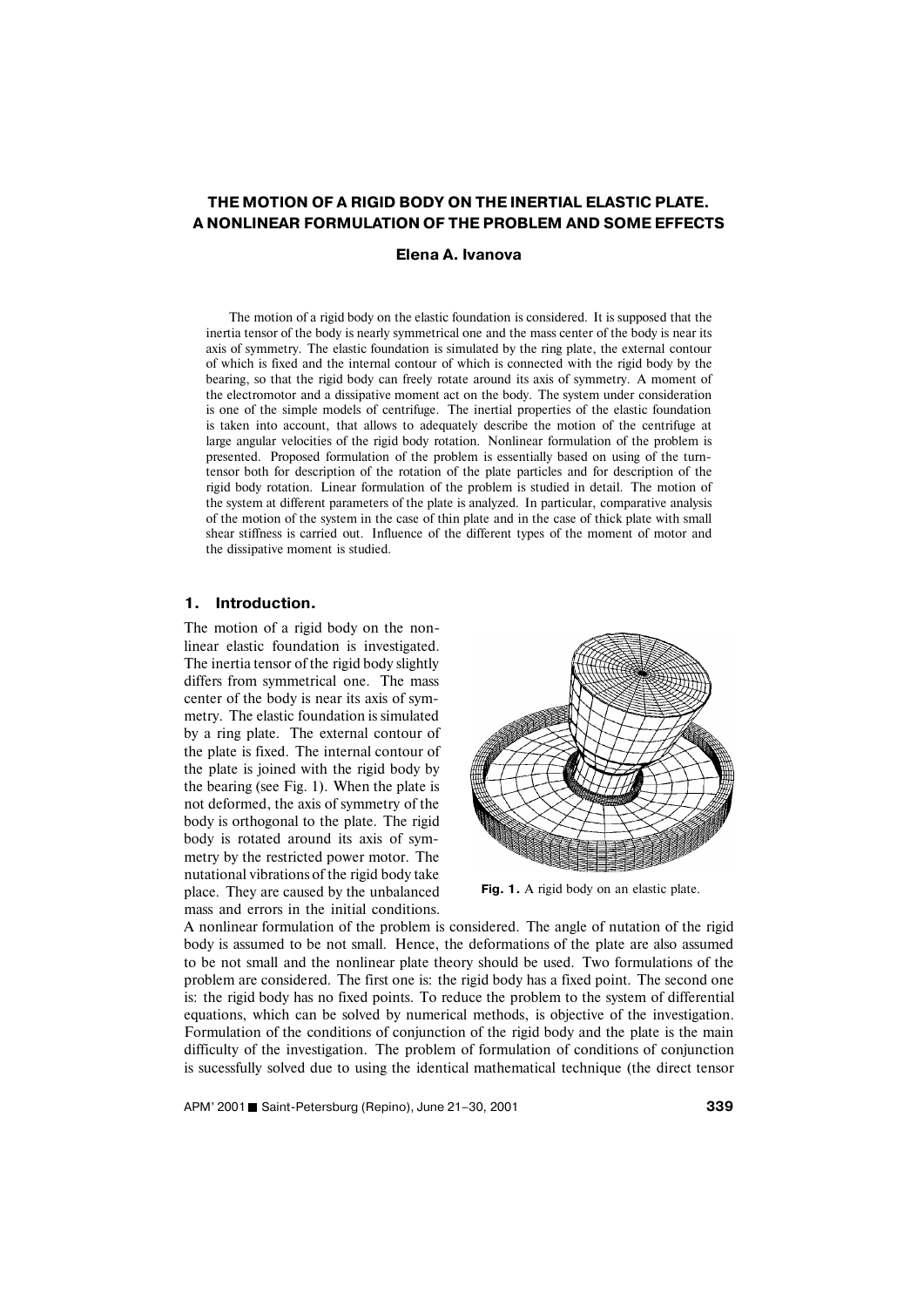technique) for description of the plate motion and the rigid body motion. Let us note, that it is very important to obtain the system of differential equations in the form, convenient for using in numerical procedures. This problem is solved by the special choice of the basic variables, describing the rotations of the rigid body and the plate particles. (For example, the angles by Euler are not convenient for numerical solution of the problem, because the solution can contain singular points.) In this paper the rotations are described by the turn-tensor. The special representation of the turn-tensor by the turn-vector is used. This representation was proposed by P. A. Zhilin [3], [4]. Let us introduce into consideration the turn-vector. Let us note, that there exist different objects, which are called "turn-vector". We will use the turn-vector associated with the turn-tensor most simple and naturally [4]. Let us consider representation of the turn-tensor in the form by Euler

$$
\underline{\underline{P}}(\theta \underline{m}) = (1 - \cos \theta) \underline{m} \underline{m} + \cos \theta \underline{\underline{E}} + \sin \theta \underline{m} \times \underline{\underline{E}} \tag{1.1}
$$

Here  $\theta$  is the angle of turn and  $\overline{m}$  is the unit vector, directed along the axis of turn. The vector

$$
\underline{\theta} = \theta \, \underline{m} \tag{1.2}
$$

is called the turn-vector. Using the definition  $(1.2)$  the turn-tensor  $(1.1)$  can be expressed in terms of the turn-vector  $\theta$ 

$$
\underline{\underline{P}}(\underline{\theta}) = \frac{1 - \cos \theta}{\theta^2} \underline{\theta} \underline{\theta} + \cos \theta \underline{\underline{E}} + \frac{\sin \theta}{\theta} \underline{\theta} \times \underline{\underline{E}} \tag{1.3}
$$

The left angular velocity vector  $\omega$  and the right angular velocity vector  $\Omega$  are defined as follows

$$
\underline{\omega} = -\frac{1}{2} \left[ \underline{\dot{P}} \cdot \underline{P}^T \right]_{\times}, \qquad \underline{\Omega} = -\frac{1}{2} \left[ \underline{P}^T \cdot \underline{P} \right]_{\times} \tag{1.4}
$$

The angular velocity vectors  $\omega$  and  $\Omega$  are expressed in terms of the turn-vector  $\theta$  by the formulae

$$
\underline{\omega} = \underline{Z}(\underline{\theta}) \cdot \underline{\theta}, \qquad \underline{\underline{\Omega}} = \underline{Z}^T(\underline{\theta}) \cdot \underline{\theta} \qquad (1.5)
$$

where tensor  $Z(\theta)$  has the form

$$
\underline{Z}(\underline{\theta}) = \underline{E} + \frac{1 - \cos \theta}{\theta^2} \underline{R} + \frac{\theta - \sin \theta}{\theta^3} \underline{R}^2, \qquad \underline{R} = \underline{\theta} \times \underline{E} \tag{1.6}
$$

### **2. A nonlinear plate theory.**

The Reissner's type nonlinear plate theory is used [3]. This theory is described by the 10 th order system of differential equations. Five boundary conditions should be formulated in each point of the plate contour.

The positions and the orientations of the plate particles are determined by the position vector  $R$  and the turn-tensor  $P$ . Using cylindrical coordinate system, vector  $R$  and tensor  $\underline{P}$  are represented as follows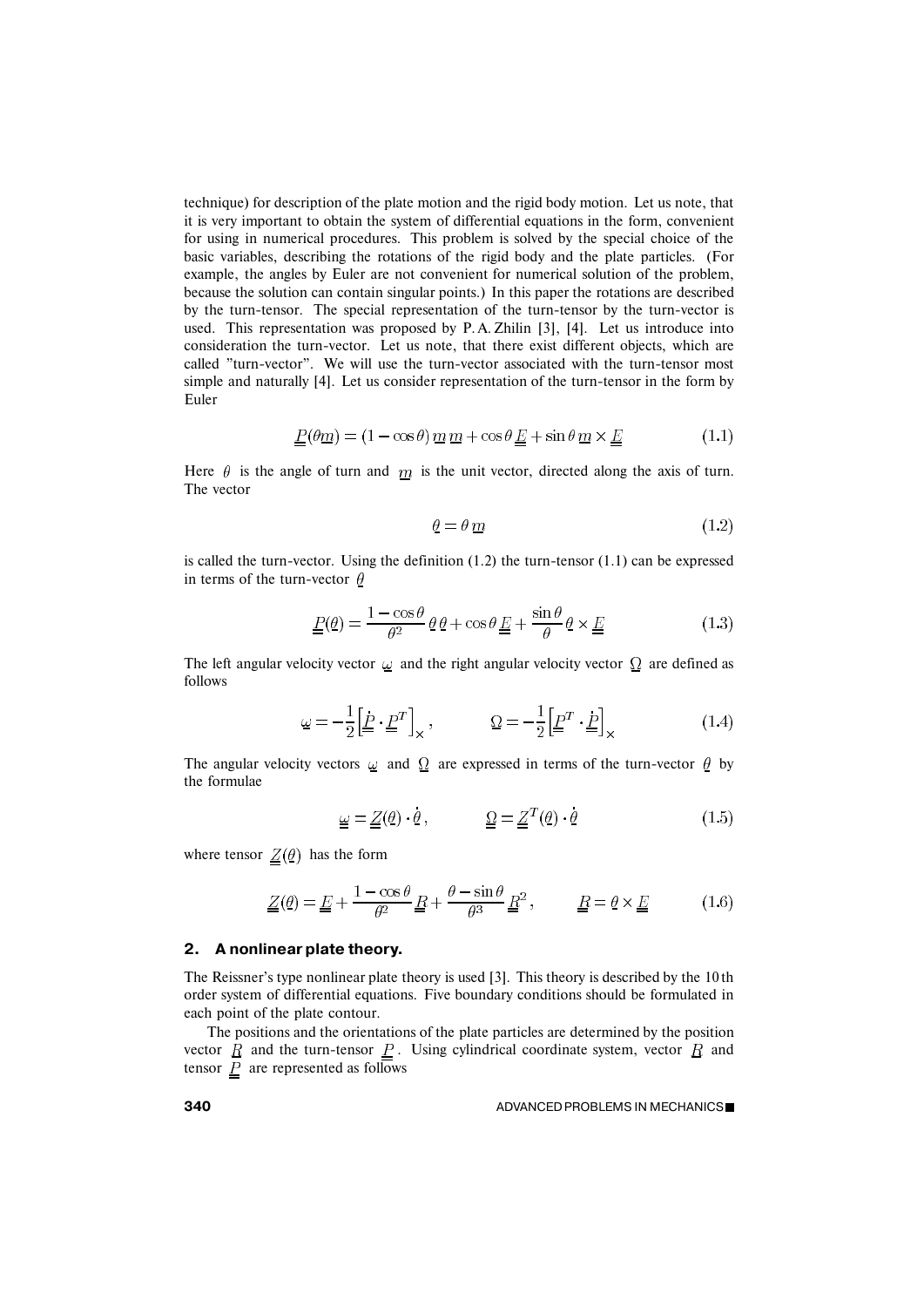$$
\underline{R}(r,\theta,t) = (r+u_r)\,\underline{e}_r + u_\theta\,\underline{e}_\theta + u_z\,\underline{n}
$$
\n
$$
\underline{P}(r,\theta,t) = \underline{E} + \frac{\sin\varphi}{\varphi}\,\varphi \times \underline{E} + \frac{1-\cos\varphi}{\varphi^2}\,\varphi \times \underline{E} \times \varphi
$$
\n
$$
\varphi(r,\theta,t) = \varphi_r\,\underline{e}_r + \varphi_\theta\,\underline{e}_\theta\,, \qquad \varphi = \sqrt{\varphi_r^2 + \varphi_\theta^2}
$$
\n(2.1)

Projection of the turn-vector  $\varphi$  on the unit vector  $\bar{n}$ , orthogonal to the nondeformed plate, is considered to be equal to zero, because there is no reaction of the plate to rotation around the axis, directed along the vector  $\overline{n}$ .

The equations of the motion of the plate are

$$
\tilde{\nabla} \cdot \underline{\underline{T}} = \rho(\underline{v} + \underline{\underline{\theta}}_1^T \cdot \underline{\omega})^*
$$
\n
$$
\tilde{\nabla} \cdot \underline{\underline{M}} + \underline{\underline{T}}_{\times} = \rho(\underline{\underline{\theta}}_1 \cdot \underline{v} + \underline{\underline{\theta}}_2 \cdot \underline{\omega})^* + \rho \underline{v} \times \underline{\underline{\theta}}_1^T \cdot \underline{\omega}
$$
\n(2.2)

Here  $\underline{T}$  and  $\underline{M}$  are the force tensor and the moment tensor,  $\nabla$  is the twodimensional Hamilton's operator. The linear and angular velocities of the plate particles are calculated by the formulae

$$
\underline{v} = \underline{R}, \qquad \underline{\omega} = -\frac{1}{2}(\underline{\underline{P}} \cdot \underline{\underline{P}}^T) \times \tag{2.3}
$$

The inertia tensors of the plate particles have the form

$$
\rho \underline{\theta}_1^T = \rho_0 \theta_1 \underline{E} \times (\underline{P} \cdot \underline{n}), \qquad \rho \underline{\theta}_2 = \rho_0 \theta_2 \underline{P} \cdot (\underline{E} - \underline{n} \underline{n}) \cdot \underline{P}^T \qquad (2.4)
$$

The relations by Cauchy – Green are

$$
\underline{\underline{T}}_e = \sqrt{\frac{A}{a}} \frac{\partial(\rho_0 U)}{\partial \underline{\underline{A}}^x}, \qquad \underline{\underline{M}}_e = \sqrt{\frac{A}{a}} \frac{\partial(\rho_0 U)}{\partial \underline{\underline{K}}^x}
$$
(2.5)

Here  $T_{\perp}$  and  $M_{\perp}$  are the energetic tensors. They are expressed in terms of the tensors and  $\overline{M}$  as follows

$$
\underline{\underline{T}}_e = (\tilde{\nabla} \underline{r})^T \cdot \underline{\underline{T}} \cdot \underline{\underline{P}}, \qquad \underline{\underline{M}}_e = (\tilde{\nabla} \underline{r})^T \cdot \underline{\underline{M}} \cdot \underline{\underline{P}} \tag{2.6}
$$

The tensors  $\underline{A}^x$  and  $\underline{K}^x$  are called the first and the second strain measures. They are calculated by the formulae

$$
\underline{\underline{A}}^x = \nabla \underline{R} \cdot \underline{P} , \qquad \underline{\underline{K}}^x = (\underline{e}_r \underline{\Phi}_r + \underline{e}_\theta \underline{\Phi}_\theta) \cdot \underline{P} + \underline{e}_\theta \underline{n}/r
$$
\n
$$
\underline{\Phi}_r = -\frac{1}{2} \left[ \frac{\partial \underline{P}}{\partial r} \cdot \underline{P}^T \right]_{\times} , \qquad \underline{\Phi}_\theta = -\frac{1}{2} \left[ \frac{1}{r} \frac{\partial \underline{P}}{\partial \theta} \cdot \underline{P}^T \right]_{\times} (2.7)
$$

The density of the strain energy has the form

$$
\rho_0 U = \frac{1}{2} \underline{E} \cdots {}^{(4)}\underline{C}_1 \cdots \underline{E} + \underline{E} \cdots {}^{(4)}\underline{C}_2 \cdots \underline{\Phi} + \frac{1}{2} \underline{\Phi} \cdots {}^{(4)}\underline{C}_3 \cdots \underline{\Phi} + \frac{1}{2} \gamma \cdot \underline{\Gamma} \cdot \gamma
$$
\n
$$
\underline{E} = \frac{1}{2} \left( \underline{A}^x \cdot \underline{A}^{xT} - \underline{a} \right) , \qquad \underline{\Phi} = \underline{K}^x \cdot \underline{a} \cdot \underline{A}^{xT} , \qquad \gamma = \underline{A}^x \cdot \underline{n} \tag{2.8}
$$

APM' 2001 ■ Saint-Petersburg (Repino), June 21-30, 2001 **341**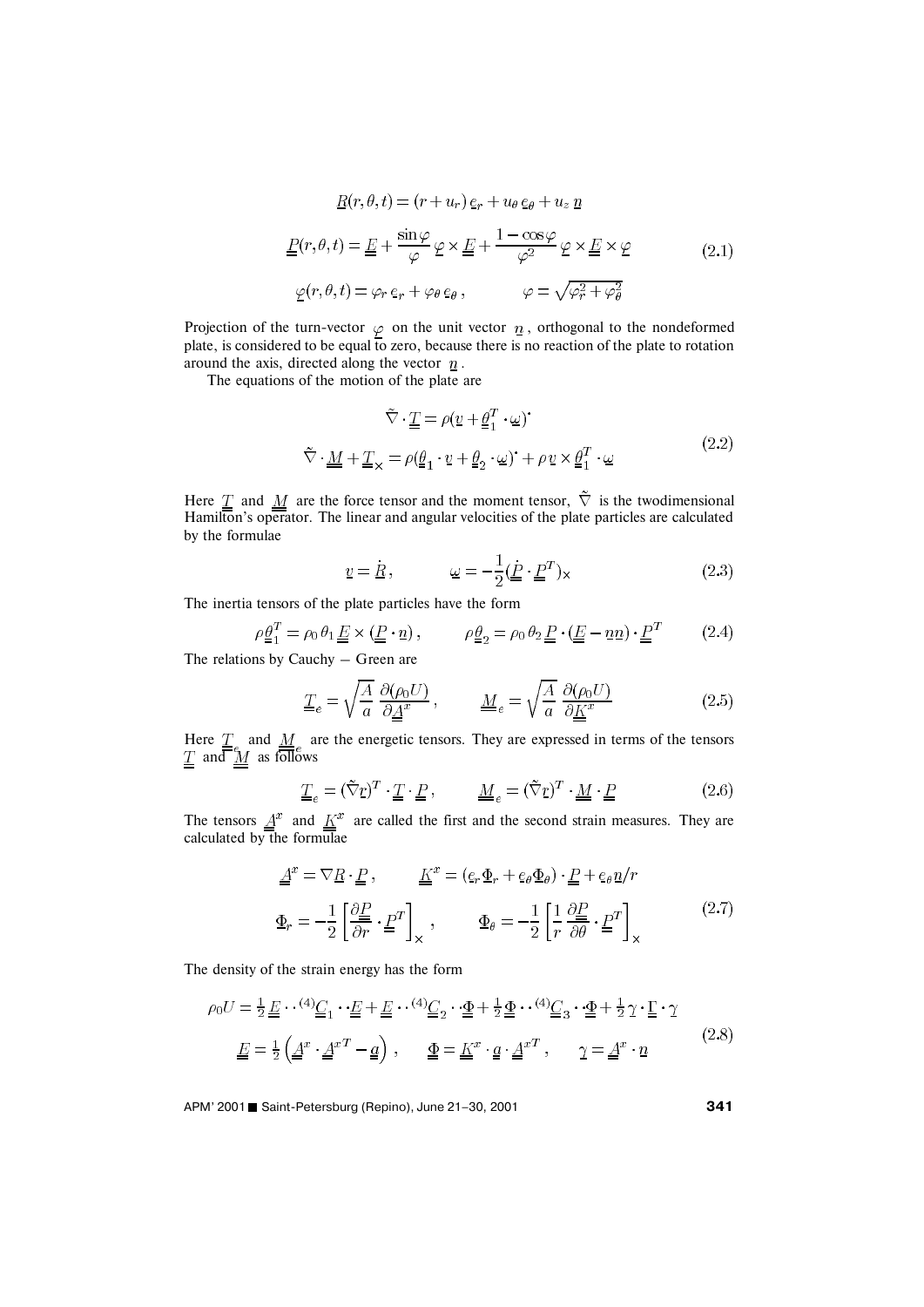

**Fig. 2.** A rigid body on an elastic plate. The body has a fixed point.

**Fig. 3.** A rigid body on an elastic plate. The body has no fixed points.

where  $a = e_r e_r + e_\theta e_\theta$ . The tensors  $E$ ,  $\Phi$ ,  $\gamma$  are called the strain tensors. The tensors ,  $^{(4)}C_2$ ,  $^{(4)}C_2$ ,  $\Gamma$  are called the elastic modulus tensors; the expressions for them can be found in [3].

The boundary conditions on the external plate contour are formulated as follows

$$
\underline{u}|_{r=r_2} = 0, \qquad \underline{\varphi}|_{r=r_2} = 0. \tag{2.9}
$$

### **3. The motion of the rigid body. Case 1: the rigid body has a fixed point.**

The rigid body is joined with the internal plate contour by the bearing (see Fig. 2). Hence, the turn-tensors of particles of the internal plate contour differ from the turn-tensor of the external bearing ring by the turn around the bearing axis only. The rigid body has a fixed point, fastened by the spherical hinge. The fixed point is situated on the axis of symmetry of the rigid body and coincides with the plate center.

The turn-tensor of the external bearing ring has the form

$$
\underline{\tilde{P}}(t) = \underline{P}[\underline{\Psi}(t)] \cdot \underline{P}[\alpha(t)\underline{n}], \qquad \underline{n} \cdot \underline{\Psi}(t) = 0 \qquad (3.1)
$$

The turn-vectors and the position vectors of particles of the internal plate contour are related with the quantities, defining the motion of the external bearing ring, as follows

$$
\underline{\varphi}(r,\theta,t)\big|_{r=r_1} = \underline{\Psi}(t), \qquad \underline{R}(r,\theta,t)\big|_{r=r_1} = \underline{\underline{\tilde{P}}}(t) \cdot r_1 \underline{e}_r \tag{3.2}
$$

The turn-tensor of the rigid body  $\underline{P}_*$  differs from the turn-tensor of the external bearing ring  $\underline{\underline{\tilde{P}}}$  by the turn around the bearing axis

$$
\underline{\underline{P}}_{*}(t) = \underline{\underline{P}}[\underline{\Psi}(t)] \cdot \underline{\underline{P}}[\beta(t)\underline{n}], \qquad \underline{\omega}_{*} = \underline{\Psi} + \underline{\underline{P}}(\underline{\Psi}) \cdot \beta \underline{n} \qquad (3.3)
$$

The elastic force and the elastic moment, acting from the plate on the external bearing ring, have the form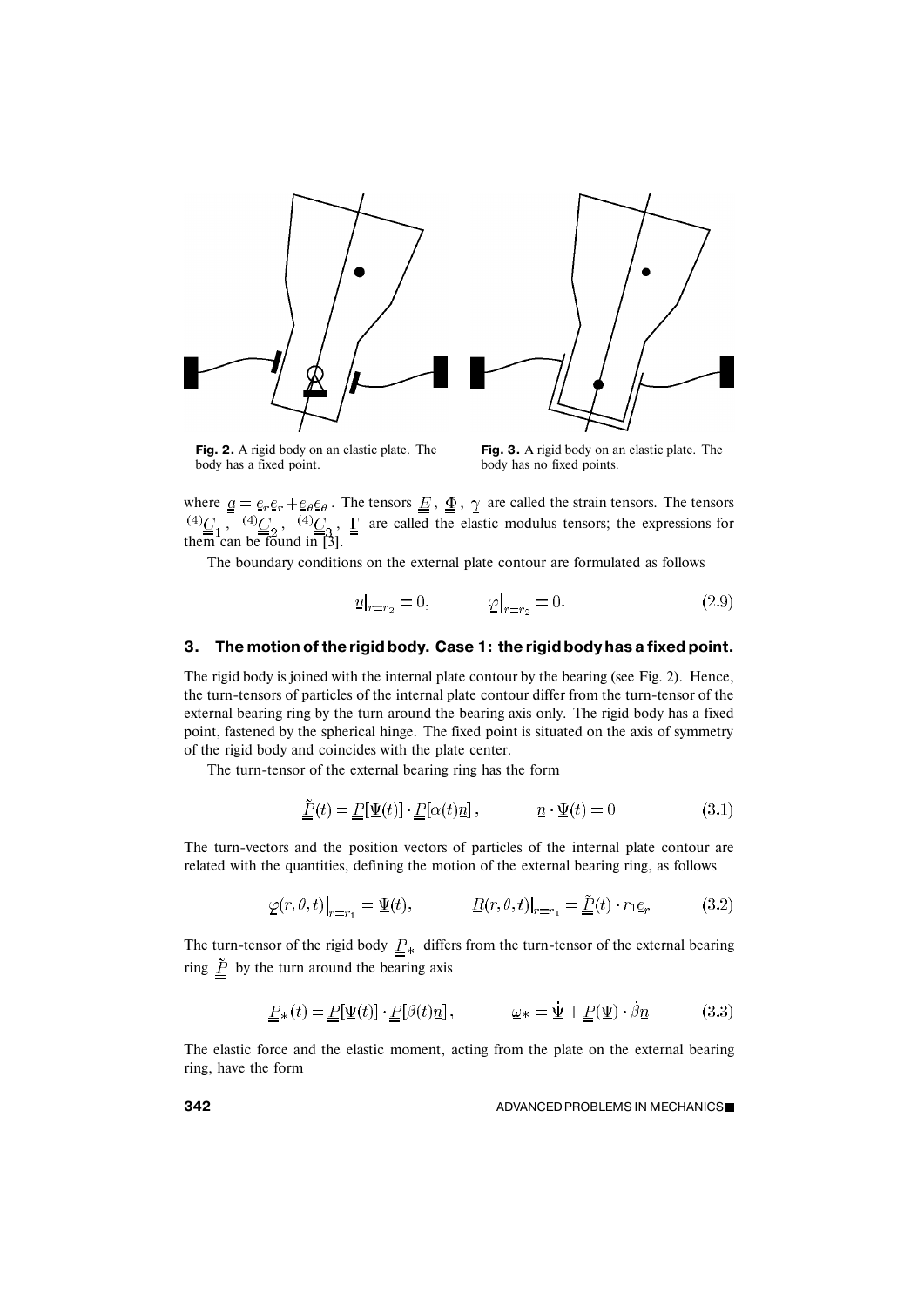$$
\underline{F}_{pl} = -\int_{0}^{2\pi} \left( \underline{\nu} \cdot \underline{\underline{T}} \right) \Big|_{r=r_1} r_1 d\theta, \qquad \underline{\nu} = -r_1^{-1} \underline{R} \Big|_{r=r_1}
$$
\n
$$
\underline{M}_{pl} = -\int_{0}^{2\pi} \left[ \underline{\nu} \cdot \underline{\underline{M}} + \underline{R} \times \left( \underline{\nu} \cdot \underline{\underline{T}} \right) \right] \Big|_{r=r_1} r_1 d\theta \tag{3.4}
$$

The first law of dynamics by Euler as applied to the motion of the rigid body has the following form

$$
m\ddot{\underline{R}}_C = \underline{F}_{pl} + \underline{F}_R + mg, \qquad \underline{R}_C(t) = \underline{P}_*(t) \cdot [a\underline{n} + \varepsilon \underline{j}] \qquad (3.5)
$$

where  $R_C$  is the position vector of the mass center,  $mg$  is the gravity force,  $F_R$  is the reaction in the hinge. The equations (3.5) allow to find the vector  $F_R$ , if the motion of the rigid body is known.

Let us consider the rotation of the external bearing ring. The bearing mass is assumed to be equal to zero. Therefore, the second law of dynamics by Euler as applied to the motion of the external bearing ring takes the form of the equation of balance of moments. Three moments act on the external bearing ring: the elastic moment from the plate  $M_{pl}$ , the moment of friction between the rings of the bearing  $M_{tr} = -b(\alpha - \beta) P_{\ast} \cdot n$  and the moment of the reaction of the rigid body  $M_{rb}$ , which is orthogonal to the bearing axis:  $(\underline{P}_*, \underline{n}) \cdot \underline{M}_{rb} = 0$ . Hence, the projection of the second law of dynamics by Euler on the axis, directed along the vector  $P_* \cdot n$ , takes the form

$$
(\underline{P} * \cdot \underline{n}) \cdot \underline{M}_{pl} - b(\alpha - \beta) = 0 \tag{3.6}
$$

The equation (3.8) relates the angles  $\alpha$  and  $\beta$ .

The second law of dynamics by Euler as applied to the motion of the rigid body is formulated as follows

$$
\left(\underline{P}_{*} \cdot \underline{J}_{\underline{o}} \cdot \underline{P}_{*}^{T} \cdot \omega_{*}\right)^{\cdot} = \left[\underline{E} - (\underline{P}_{*} \cdot \underline{n})(\underline{P}_{*} \cdot \underline{n})\right] \cdot \underline{M}_{pl} + \underline{R}_{C} \times m\underline{q} -
$$
\n
$$
-b(\beta - \alpha) \underline{P}_{*} \cdot \underline{n} - \underline{P}_{*} \cdot \underline{B}_{vf} \cdot \underline{P}_{*}^{T} \cdot \omega_{*} + \underline{L}_{mt} \tag{3.7}
$$
\n
$$
\underline{B}_{vf} = b_{3} \underline{n} \underline{n} + b_{12} (\underline{E} - \underline{n} \underline{n}), \qquad \underline{L}_{mt} = L(\omega_{0} - \beta) \Big[\eta \underline{n} + (1 - \eta) \underline{P}_{*} \cdot \underline{n}\Big]
$$

The equation (3.10) is written with respect to the fixed point of the rigid body. Here  $J_0$  is the ineria tensor of the rigid body,  $\underline{B}_{v}$  is the tensor coefficient of viscous friction,  $\overline{L}_{mt}$ is the moment of the restricted power motor. Taking into account the equation (3.8), the equation (3.10) can be rewritten in the form

$$
\left(\underline{\underline{P}}\ast \cdot \underline{\underline{J}}_0 \cdot \underline{\underline{P}}^T\ast \cdot \underline{\omega}\ast\right) = \underline{M}_{pl} + \underline{R}_C \times m\underline{q} - \underline{\underline{P}}\ast \cdot \underline{\underline{B}}_{vf} \cdot \underline{\underline{P}}^T\ast \cdot \underline{\omega}\ast + \underline{L}_{mt} \tag{3.8}
$$

Thus, the boundary conditions on the internal plate contour plate are given by the equations (2.20), (3.8), (3.11).

APM' 2001 Saint-Petersburg (Repino), June 21–30, 2001 **<sup>343</sup>**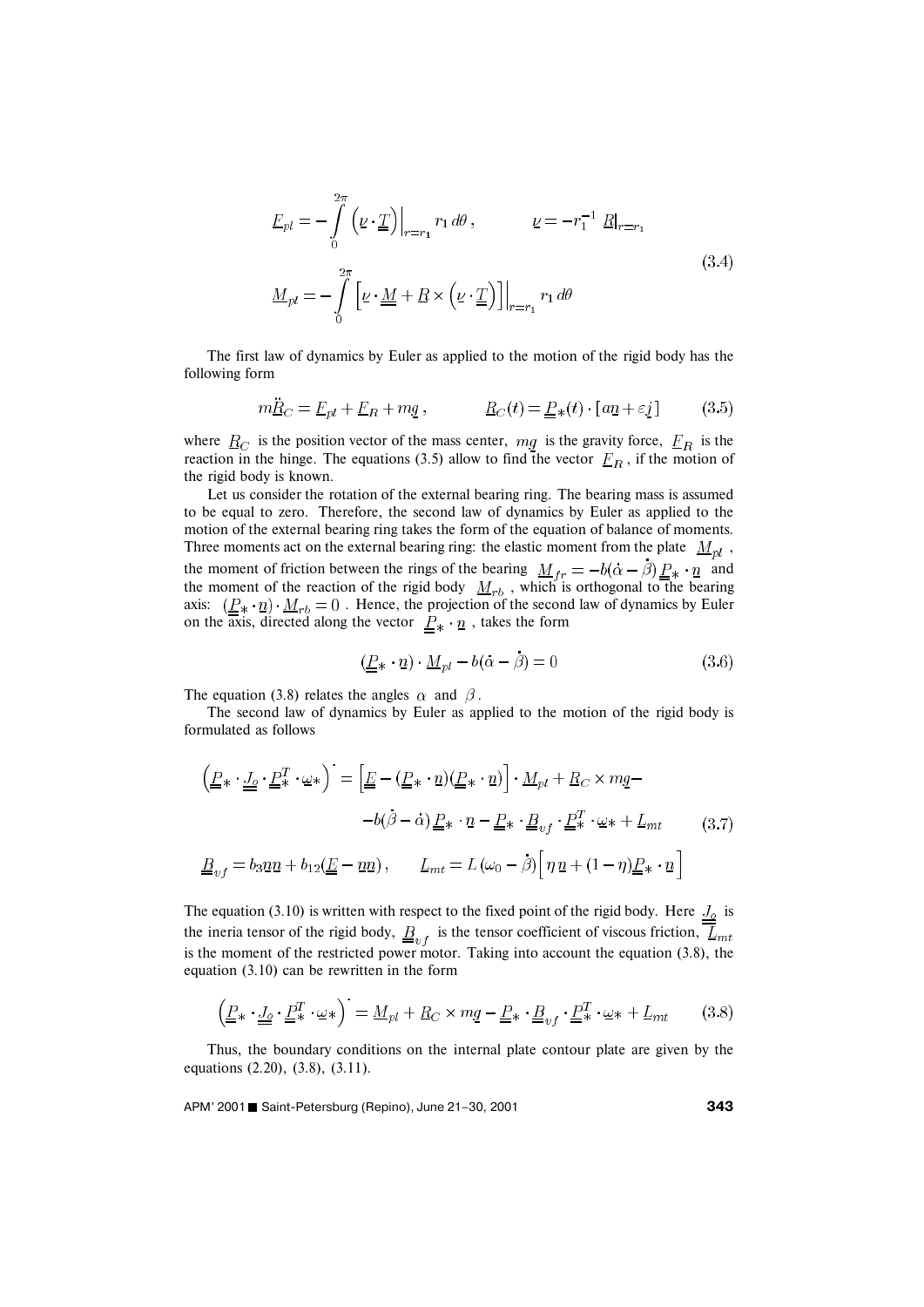# **4. The motion of the rigid body. Case 2: the rigid body has no fixed points.**

The rigid body is joined with the internal contour of the plate by the bearing (see Fig. 3). The turn-tensor of the external bearing ring has the form the same as in the case when the rigid body has a fixed point. The turn-tensors of particles of the internal plate contour differ from the turn-tensor of the external bearing ring by the turn around the bearing axis only.

$$
\underline{\tilde{P}}(t) = \underline{P}[\Psi(t)] \cdot \underline{P}[\alpha(t)\underline{n}], \qquad \varphi(r,\theta,t)|_{r=r_1} = \Psi(t) \qquad (4.1)
$$

The position vector of particles of the internal plate contour is expressed in terms of the quantities, defining the motion of the external bearing ring by the formulae

$$
\underline{R}(r,\theta,t)|_{r=r_1} = \underline{R_o}(t) + \underline{\tilde{P}}(t) \cdot r_1 e_r, \qquad \underline{R_o}(t) = x(t)i + y(t)j + z(t)\underline{n} \tag{4.2}
$$

where  $R_o(t)$  is the position vector of the point of the rigid body, which coincides with the plate center, if the plate is not deformed. The turn-tensor of the rigid body and the position vector of its mass center have the form

$$
\underline{P}_{*}(t) = \underline{P}[\underline{\Psi}(t)] \cdot \underline{P}[\beta(t)\underline{n}], \qquad \underline{R}_{C}(t) = \underline{R}_{\underline{o}}(t) + \underline{P}_{*}(t) \cdot [a\underline{n} + \varepsilon \underline{j}] \qquad (4.3)
$$

The elastic force and the elastic moment, acting from the plate on the external bearing ring, are calculated by the formulae

$$
\underline{F}_{pl} = -\int_{0}^{2\pi} \left( \underline{\nu} \cdot \underline{\underline{T}} \right) \Big|_{r=r_1} r_1 d\theta, \qquad \underline{\nu} = -r_1^{-1} \left( \underline{R} \Big|_{r=r_1} - \underline{R}_0 \right)
$$
\n
$$
\underline{M}_{pl} = -\int_{0}^{2\pi} \left[ \underline{\nu} \cdot \underline{\underline{M}} + \left( -\underline{R}_C + \underline{R}_0 - r\underline{\nu} \right) \times \left( \underline{\nu} \cdot \underline{\underline{T}} \right) \right] \Big|_{r=r_1} r_1 d\theta
$$
\n(4.4)

The first law of dynamics by Euler as applied to the motion of the rigid body has the following form

$$
m\ddot{\underline{R}}_C = \underline{F}_{pl} + mg \tag{4.5}
$$

The projection of the second law of dynamics by Euler as applied to the motion of the external bearing ring on the axis, directed along the vector  $P_* \cdot n$ , relates the angles  $\alpha$  and  $\beta$ . It has the form (3.8).

Taking into account the relation (3.8), the second law of dynamics by Euler as applied to the motion of the rigid body is formulated as follows

$$
\left(\underline{P}_{*} \cdot \underline{J}_{C} \cdot \underline{P}_{*}^{T} \cdot \underline{\omega}_{*}\right)^{\cdot} = \underline{M}_{pl} - \underline{P}_{*} \cdot \underline{B}_{vf} \cdot \underline{P}_{*}^{T} \cdot \underline{\omega}_{*} + \underline{L}_{mt} \tag{4.6}
$$

where the tensor coefficient of viscous friction  $\underline{B}_{vf}$  and the moment of the restricted power motor  $L_{mt}$  have the form the same as in the case when the rigid body has a fixed point (see formulae (3.10)).

Thus, the boundary conditions on the internal plate contour are given by the equations (3.8), (3.3), (3.8), (4.1).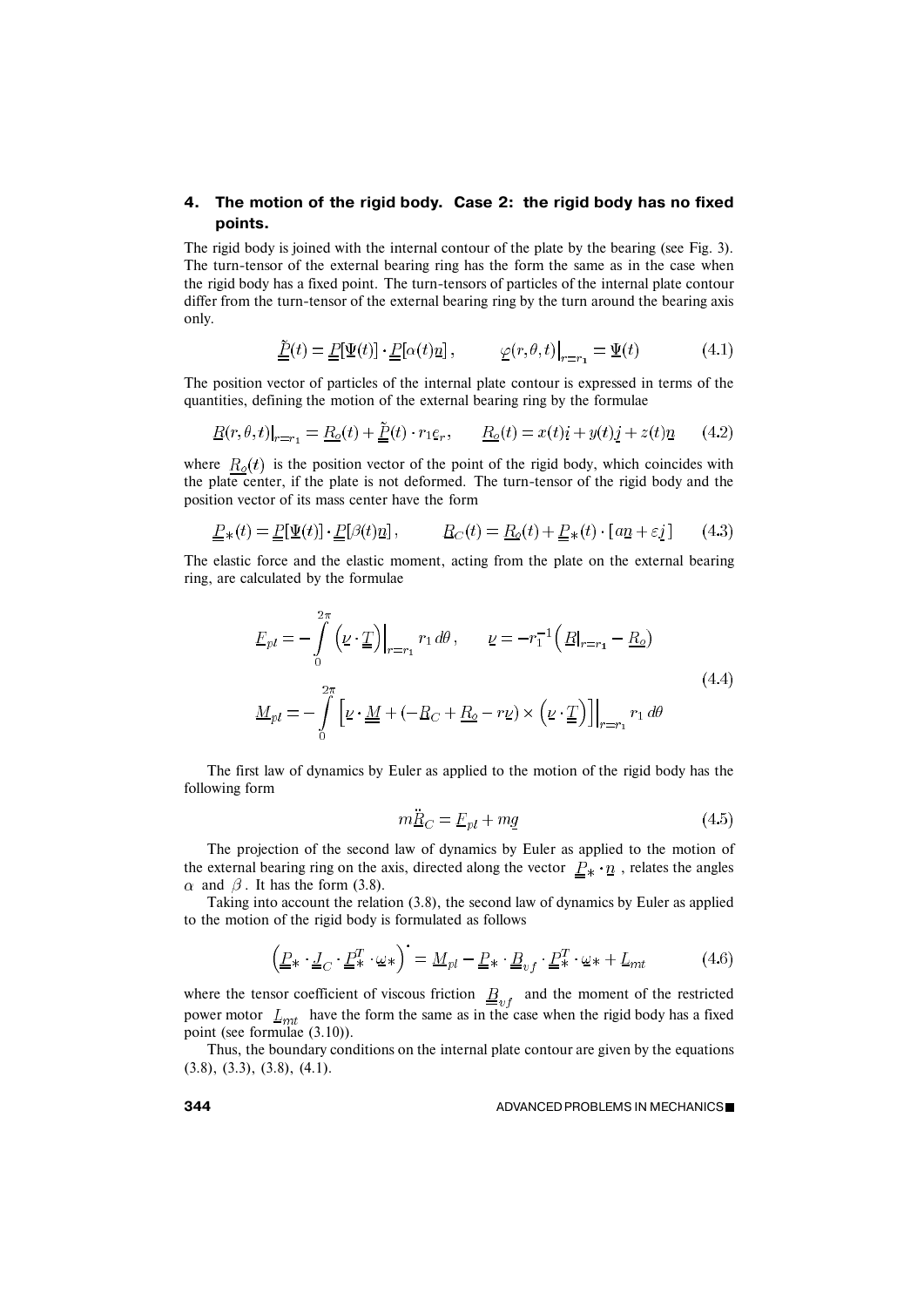#### **5. Some results of analysis of the linear formulation of the problem.**

The stationary regime of the motion of the rigid body on the elastic plate is investigated  $(\hat{\beta} = \omega_0)$ . The turn-vectors, defining the rotations of the plate particles, and the turnvector, defining the nutation vibrations of the rigid body, are assumed to be small. The linear formulation of the problem is considered. This problem has an exact analytical solution. Numerical analysis of the solution was carried out for two types of the plate: the thin plate, the shearing thickness of which  $Gh\Gamma$  is much more than its bending stiffness D, and the thick plate, the shearing thickness of which  $Gh\Gamma$  is less than its bending stiffness  $D$ . Influence of the different types of the moment of motor and the dissipative moment was analyzed. The following results were obtained.

#### **Free vibrations of the system**

The plate is thin,  $Gh\Gamma \gg D$ . In this case the eigenfrequencies and the eigenfunctions are essentially depend on the parameters of the rigid body and its angular velocity  $\omega_0$ . It is known that the following property of the eigenvalues takes place: if  $\omega_0 = 0$ , then , if  $\omega_0 \neq 0$ , then  $p_{2n} \neq -p_{2n-1}$ . As  $\omega_0$  increases the difference between  $|p_{2n}|$  and  $|p_{2n-1}|$  increases. The difference between  $|p_{2n}|$  and depends on the number  $n$ . When the number  $n$  becomes large so that  $\gg \omega_0$ , then the difference between  $|p_{2n}|$  and  $|p_{2n-1}|$  tends to zero. The following property of several first eigenfunctions takes place: the displacements and the stresses vary along the coordinate  $r$  so that they take the largest values on the internal plate contour, joined with the rigid body. Let us note, that all these results are the same as the results of the investigation of analogous problem of the motion of the rigid body on the elastic rod [4].

The plate is thick,  $Gh\Gamma \leq D$ . As the plate thickness h increases and the cross shear coefficient  $\Gamma$  decreases the difference between  $|p_{2n}|$  and  $|p_{2n-1}|$  decreases and when  $Gh\Gamma < D$  the difference becomes small. If  $Gh\Gamma < D$  eigenfrequencies little depend on the angular velocity of the rigid body  $\omega_0$ , if any. The form of the eigenfunctions is essentially differs from it in the case of the thin plate. This fact is caused by the difference of the asymptotic properties of solution in the cases of the thin plate and the thick plate with small  $\Gamma$ . If the plate is thin and  $Gh\Gamma \gg D$ , then  $|\varphi| \sim u_z$ ,  $|\gamma| \ll u_z$ . If the plate is thick and  $Gh\Gamma < D$ , then  $|\gamma| \sim u_z$ ,  $|\varphi| \ll u_z$ . In the case of the thick plate with small  $\Gamma$ , the displacements vary along the coordinate r so that the cross displacement  $u<sub>z</sub>$  takes the largest values in the middle points of the plate and smallest value on the internal plate contour, joined with the rigid body. Projections of the turn-vector  $\varphi$  take the largest values on the internal plate contour, however they are much less than the largest values of the cross displacement  $u_z$ . As the plate thickness increases and the cross shear coefficient  $\Gamma$  decreases the displacements on the internal plate contour decrease and the stresses increase so that the increase of the stresses is proportional to the decrease of the displacements.

# **Forced vibrations of the system, caused by the unbalanced mass of the rigid body**

As in the case of free vibrations, in the case of forced vibrations when the plate thickness increases and the cross shear coefficient decreases the displacements on the internal plate contour decrease and the stresses on the internal plate contour increase. However, unlike the case of free vibrations, the decrease of the displacements is not directly proportional to the increase of the stresses. In the case of forced vibrations the decrease of the displacements is much more than the increase of the stresses. Let us suppose that free vibrations of the system are damped by the friction and the forced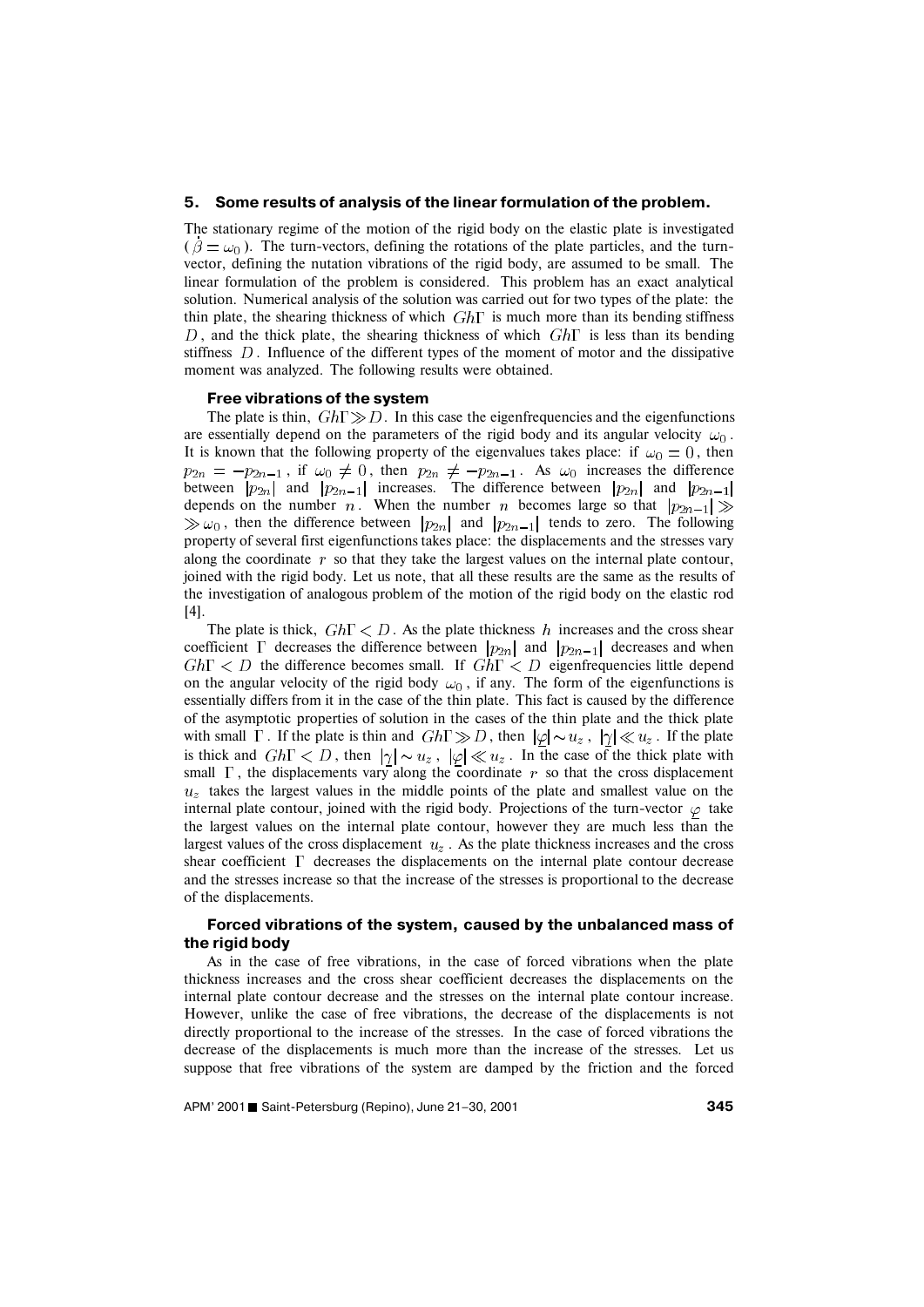vibrations of the system are caused by the unbalanced mass only. In this case using of the thick plate, having small shearing stiffness, allows to essentially decrease the amplitude of the nutational vibrations of the rigid body, and the increase of the stresses will not be large.

## **The influence of the friction on the free and forced vibrations of the system**

It is determined that the influence of the friction depends on the type of the moment of motor. If the moment of motor is the following one ( $\eta = 0$ ), then the rotation of the rigid body around its axis of symmetry is stable at any values of the coefficients of viscous friction  $b_{12}$  and  $b_3$ . In the case of the moment of motor, having the constant direction ( $\eta = 1$ ), stability of the rotation of the rigid body around its axis of symmetry essentially depends on the ratio of the coefficients of viscous friction  $b_{12}$  and  $b_3$ . The increase of the coefficient  $b_{12}$  is the stabilizing factor, the increase of the coefficient  $b_3$ is the destabilizing factor. At  $b_{12} = 0$  the motion is unstable. When  $b_{12}$  is large and  $b_3$  is small, the motion becomes stable. In the case of the moment of motor being the superposition of the constantly directed moment and the following moment ( $0 < \eta < 1$ ), the influence of the destabilizing coefficient of friction  $b_3$  is less than in the case of the constantly directed moment of motor.

#### **6. The motion of a multi-rotor gyrostst on the elastic plate.**

It is known, that the angular velocities of high-speed centrifuges are more than the first eigenfriquencies of them. Hence, as accelerating and decelerating the centrifuge has to pass over the critical angular velocities  $\beta_j = p_j(\beta_j)$ . Let us compare the processes of deceleration of two models of the centrifuge: the rigid body on the elastic plate and the multi-rotor gyrostst on the elastic plate (see Fig. 4).



**Fig. 4.** A multi-rotor gyrostat on an elastic plate.

The rigid body without additional rotors. If the angular velocity of the rigid body  $\omega_0$  is large, then the difference between the eigenfrequencies  $|p_{2n}|$  and  $|p_{2n-1}|$  is large. Because of that several first eigenfrequencies are small. As the angular velocity of the rigid body  $\beta$  decreases the difference between  $|p_{2n}|$  and  $|p_{2n-1}|$  decreases and the first eigenfrequencies increase. As a result the values of the first critical angular velocities  $\beta_i =$  $p_i(\beta_i)$  are much more than the values of the first eigenfrequencies  $p_i(\omega_0)$ . When the rigid body passes over the large critical angular velocities, the large dynamical loads act on the plate and the amplitude of the nutational vibrations of the rigid body quickly increases.

The multi-rotor gyrostat. Let us suppose, that several rotors, the direction of rotation of which coincides with the direction of the carrier body rotation, are added in the system. Then the moment of momentum of the system increases. Hence, the difference between the eigenfrequencies  $|p_{2n}|$  and  $|p_{2n-1}|$  increases so that the first eigenfrequency becomes small and the second eigenfrequency becomes large. If the moment of momentum of the